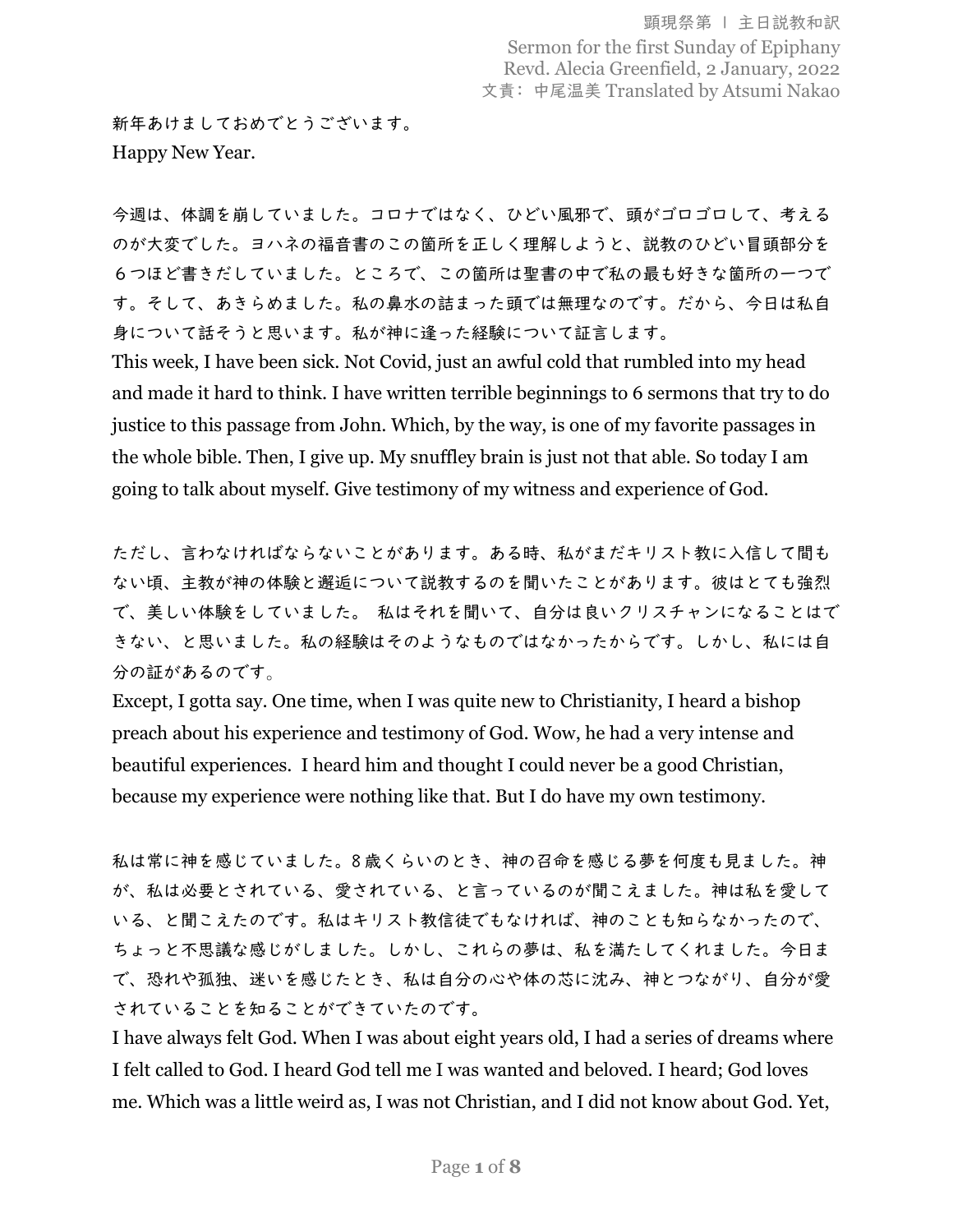these dreams came and filled me up. To this day, when I feel afraid, or lonely, or lost, I can sink into my heart or my bones, connect to God, and know I am beloved.

## さて、その主教との体験から、私自身の経験について、神学的な事柄を 2 つほど紹介させてく ださい:

Now, because of my experience with that bishop, allow me to share a couple of theological notes on my own experience:

第一に、私は三位一体を堅く信じています。創造主である神と、私たちが「ことば」とも呼ぶ イエス、そして聖霊である神は、ひとつの神です。三位一体は一つです。そして、私たち一人 一人は、神の一面につながりやすいのではないでしょうか。三位一体の神に呼びかけるとき、 私たちの中には、まずイエスに呼びかける人がいるでしょう。ある人は、神に話しかけると き、心の中に父なる神を思い浮かべます。私の場合は、聖霊に結びつきます。 私が愛されてい るという経験は、聖霊との関係によって形付けられています。自分がどこにつながっているか を知ることは有益なことです。あなたにとって、聖なるものとの関係がどこで花開くのか、注 意してみてください。

First, I firmly hold in the unity of the Trinity. God the Creator, Jesus, who we also call the Word, and God the Holy Spirit, are one God. The Trinity is one. And I suspect that we, each of us, connect to one aspect of God more readily. When we call out to the Trinitarian God, some among us will call out first to Jesus. Some picture the Father in their hearts when they talk to God. For me, I connect to the Holy Spirit. My experience of being beloved is framed by a relationship with the Holy Spirit. It is useful to know where you connect. Pay attention to where the relationship to holy flourishes for you.

私の話に戻ります。

霊的な少女であった私にとって、神の体験の要素のひとつは、聖霊が宿っていると感じること です。聖霊は私たちすべての人の中にいると思います。私はこれを、体内のすべての細胞の間 のエネルギーのように感じています。それはまるで色のようで、私の身体、心、魂、力のあら ゆる部分を明るくする染料のような感じです。私の全身で感じている、騒めいていて、羽ばた いていて、ハミングのような感覚を、みなさんと共有できたらと思います。私は、御言葉の証 人になるという召命に生かされていると感じています。 Back to me,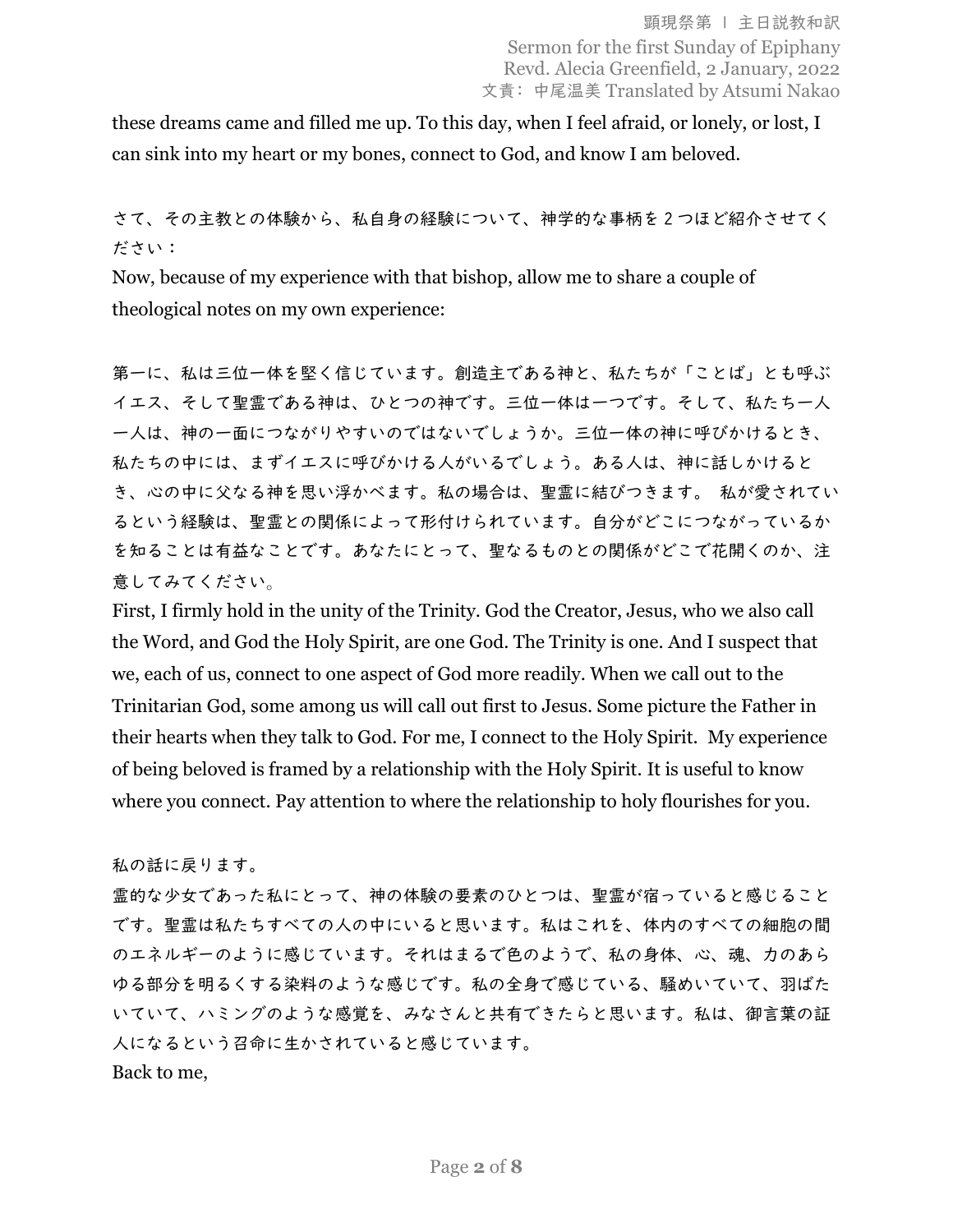For me, a Holy Spirit girl, one of the elements of my experience of God is that I feel the Holy Spirit indwelling. I believe that Holy Spirit is in all of us. I experience this like energy between all the cells in my body. It feels like color, like a dye brightening, lightening every part of my body, mind, soul, and strength. I wish I could share with you the buzzing, fluttering, humming feeling I have in my whole body. I feel alive with a call to be witness to the Word.

そして、もう一度言いますが、それはあなたの三位一体の神を体験する方法ではないかもしれ ません。もしあなたが心の中でイエスと会話をしたり、他の人の中にキリストを見たりするな ら、それは真実であり、美しく、刺激的なことです。美しい森の中を散歩をするなかで、被造 物の内に神を感じたり、遠い天国の神を手の届かないものとして体験したとしても、それは間 違いではありません。聖書には、これらの体験のどれもが正しいことを示唆する記述がたくさ んあります。他の人(牧師や教師のような他の人々)が同じつながりを感じないかもしれない ことに気づくために、自分がどこでつながっているかを知ることは有用です。誰も間違っては いません、私たちはただ違うだけなのです。

And, again, I remind you -that might not be the way you experience our Trinitarian God. If you have conversations with Jesus in your heart or see Christ in others, that is true, beautiful, and exciting. You are not wrong if you feel God in Creation, in a beautiful walk in the woods, or experience God as distance in a faraway heaven. Our scripture is full of references that suggest that you are correct in every one of these experiences. It is useful to know where you connect in part to notice that others (other people, like preachers or teachers) might not feel the same connections. No one is wrong, we are just different.

つまり、三位一体の神が私たちを聖なる者とされ、私たちは個々にその三位一体の神との異な るつながりや関係に祝福されているというのが、私の最初の神学的メモです。つまり、詳しく 言えば、私たちの中で、ある人はある方法で神を経験し、あなたはそうでない場合があるとい うことです。それでいいのです。また、私が見逃しているかもしれない神の要素ともつながる ために、より多くの情報や霊的実践が必要であると感じたら、私に教えてください。そうすれ ば、あなたと神との関係をできるだけ深く豊かにすることができます。あなたがどこでどのよ うに神とつながっているかを知ることは有益なことです。

So my first theological note is that a Trinitarian God sanctifies us, and we individually are blessed with different connections and primarily relationships with that Trinitarian God. Let me explain; this means when one among us says they experience God one way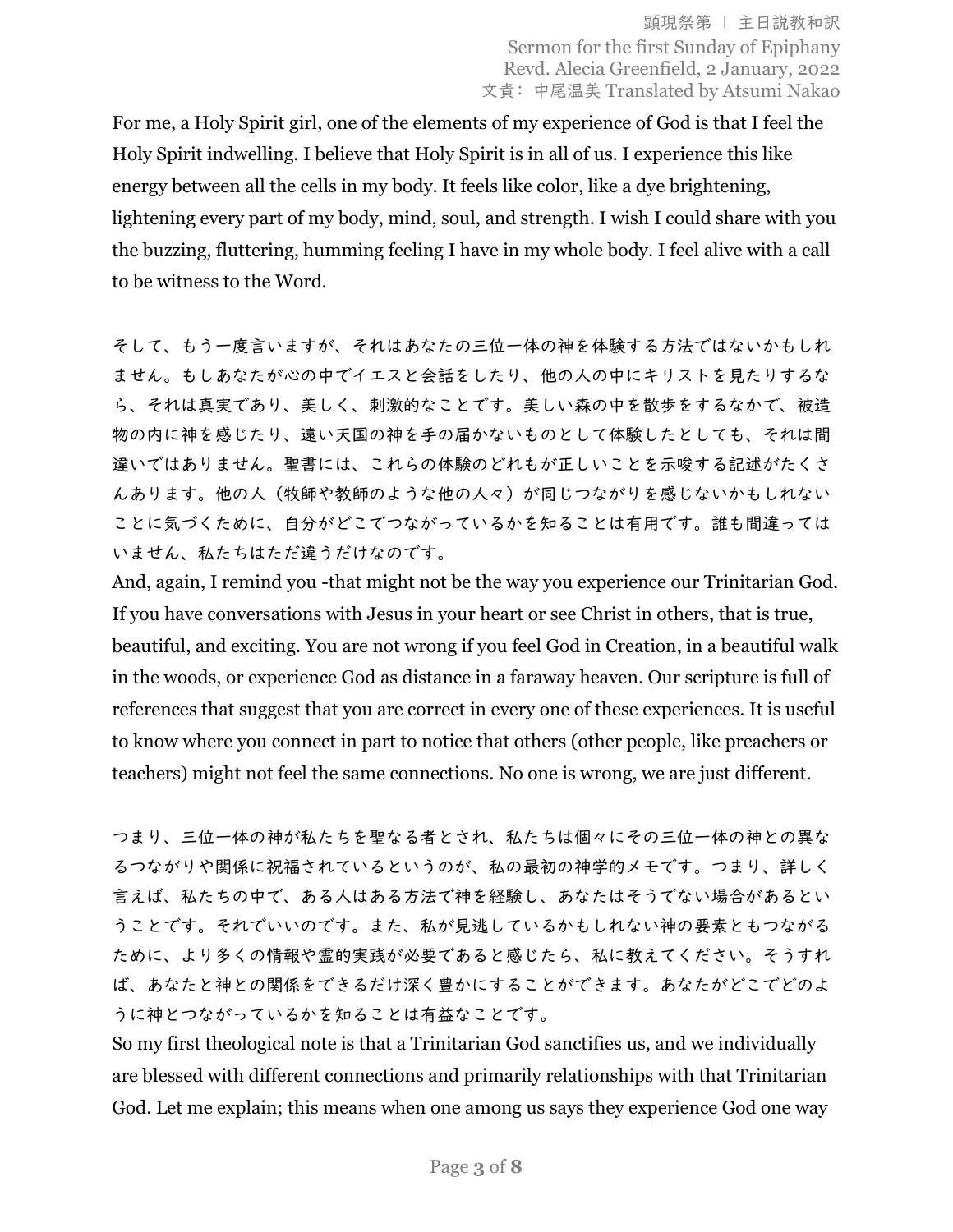– and you do not. That's fine. All this also means if you find you want more information or spiritual practices to connect with any element of God that I might miss, please tell me, so we can help make your relations with God as deep and rich as possible. It is useful to know where and how you do connect with God.

## 私の神との体験に関する神学的な二つ目の事柄。

私は愛されていると感じていると言いましたが、実際そうなのです。私は神に限りなく愛され ていると感じており、8 歳のときからずっと愛されていると感じています。これはキリスト教 信徒が理論的に話すことだと知っていますが、私は個人的にこのことについてあまり話したこ とがありません。それはとても自惚れのように聞こえるからです。子供たちが校庭でする自慢 話みたいなものです。そして、少し変な感じがして、居心地が悪いのです。 Second theological note on my experience of God.

I told you I feel beloved, and I do. I feel infinitely beloved by God and have felt loved ever since I was eight. While I know this is something Christians talk about in theory, I have not personally talked about this a lot because it sounds so vain. Like, schoolyard bragging. And, a little strange, which is uncomfortable.

そこで、もう一度、神学を説明します。まず、私が愛されるのは、私が完璧だからとか、特に 聖なる存在だからというわけではありません。私は罪を犯し、悔い改め、神に再び立ち返る必 要があります。私はあやまちを侵し(たくさんのあやまち)、戻ってさらに学び、修復し、謝 罪しなければなりません。この愛されているという感覚は、私が何をしたかということではな く、ただ存在するということにつながっています。

So, again, let me explain some theology. First, I do not feel like I am beloved because I am perfect or especially holy. I sin; I need to repent, to turn again to God. I make mistakes (plenty of mistakes), and I have to go back and learn more, repair, or apologize. This feeling of being loved connects to just being, not anything I do.

私は、この愛されているという感覚を、贈り物として経験しています。私はこの感覚に値する ような特別なことをしたことがありません。霊的な実践、特に瞑想と心を開くことは、私がこ の感覚に向き合うのに役立ちます。そして、この感覚に触れるとき、それは常にちょうどそこ にあります。これは私にとっては真実です。あなたにも当てはまりますか? I experience this feeling of beloved-ness as a gift. I have never done anything special to deserve this feeling. Spiritual practices, especially meditation and open-heartedness,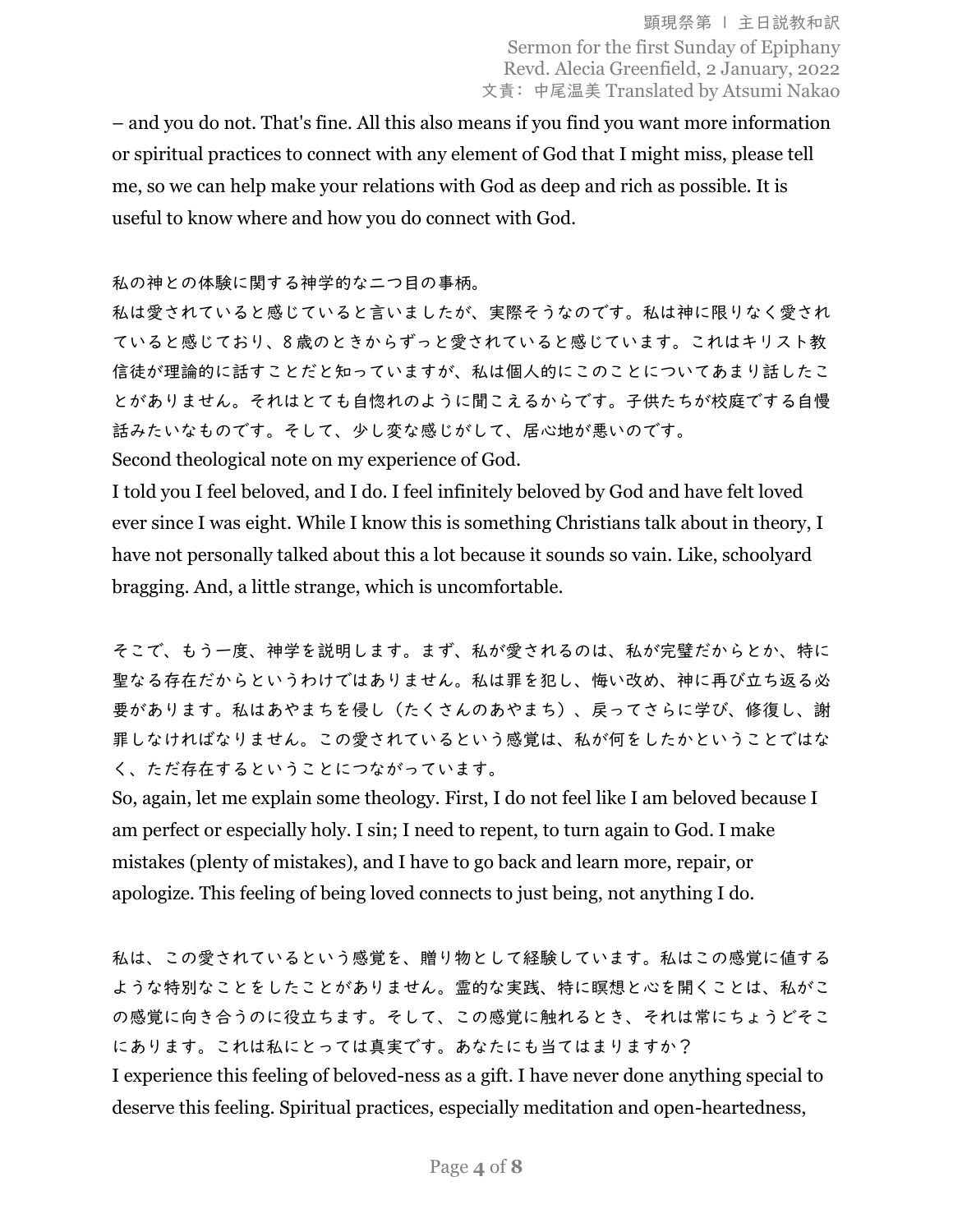help me engage with this feeling. And this feeling, when I engage, it is always just there. This is true for me. Is this true for you?

この愛されているという感覚は、あなたにも当てはまるのではないでしょうか?また、参考ま でにお伝えしますが、信じられないような聖人や聖職者が、その豊かで実りある人生のすべて を費やして、愛されるという感覚に触れることなく、その感覚を探し求めているのです。もし それがあなたにあてはまるのならば、あなたは素晴らしい仲間に恵まれていることになりま す。

Could this feeling of being beloved be true for you? Also, for your information, there are incredible saints and holy people who spend their entire rich and fruitful lives searching for that feeling of beloved-ness without ever touching it. If that happens to be true for you, you are in excellent company.

さて、3 つ目の神学的なお話です。

私たちは三位一体の神のさまざまな側面と結びついているだけではありません。神についての 体験も多様です。モーセは燃える柴の燃え盛る炎の中で神を体験しました。エリヤは沈黙の中 で神を体験しました。神秘主義者ジュリアン・オブ・ノリッジのビジョンは、苦しみについて の長い思索の後に現れました。活動家のドリス・デイは、日雇い労働者を世話する行いの中に 神を見いだしました。神についての体験は数多くあります。そして、神の愛、神とのつなが り、あるいは神の呼びかけが意味するものについての正しい解釈も数多くあります。なぜな ら、ここには多くの謎があり、私たちが知ることのできない、ただ感じるだけのことがたくさ んあるからです。つまり、あなたは神をどのように体験し、神の栄光の前にいる自分をどのよ うに体験するのか、という問いかけに他なりません。

Now, my third theological note.

Not only do we connect with different aspects of our Trinitarian God. There are also a lot of diverse experiences of God. Moses experienced God in the towering flame of the burning bush. Elijah experienced God in silence. The mystic Julian of Norwich's visions came after long contemplations on suffering. Activist Doris Day found God in the action of caring for improvised workers. There are many experiences of God. And many correct interpretations for what God's love, God's connection, or God's call means. Because there is a lot of mystery here, a lot we cannot know, only feel. Which is all to ask, how do you experience God, and how do you experience yourself before God's glory?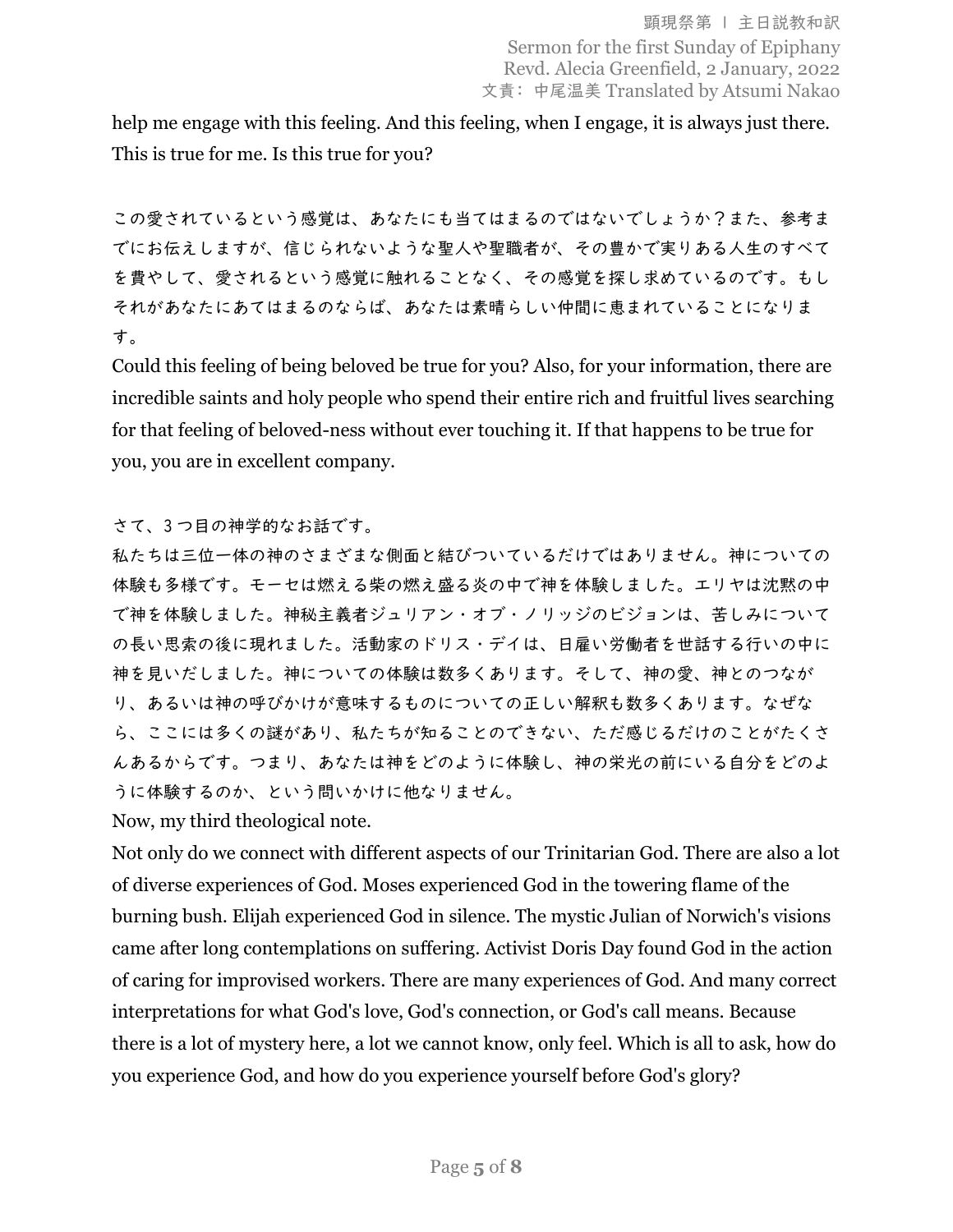頭現祭第 | 主日説教和訳 Sermon for the first Sunday of Epiphany Revd. Alecia Greenfield, 2 January, 2022 文責: 中尾温美 Translated by Atsumi Nakao

しかし、その多様性の中に、一つの一貫したテーマがあります。神は私たちを共同体へと呼び かけておられるのです。神の体験を共有し、聖書や合理性に照らして確認するためです。そう です、合理性です。合理性といっても、神に関する体験が科学的でなければならないというこ とではありません。私たちの経験の多様性の中で、神が私たちに伝えてくださったことを確認 するとき、神からのメッセージが私たちの知っていることと一致することを確認する必要があ るのです。私たちは偉大な戒めを知っています。心を尽くし、魂を尽くし、力を尽くして神を 愛し、自分のように隣人を愛するよう求められているのです。あなたの神の体験はそれに合っ ていますか?時には、その解釈を手助けしてくれるコミュニティが必要です。

There is, however, one consistent theme in all that diversity. God calls us to community. To share and check our experiences of God against scripture and against reason. Yes. Reason. Using reason does not mean our experiences of God have to be scientific. Only when we check what God communicates to us in the diversity of our experiences we do need to ensure our messages from God fit with what we do know. We know the great commandments; we are called to love God with all our heart and soul and strength AND love our neighbor as ourselves. Does your experience of God fit with that? Sometimes it takes a community to help with the interpretation.

たくさんの言葉のすべては、私をたどり着かせるためです。

このヨハネの一節を読みました。洗礼者ヨハネは、神を目撃し、神がこの世におられることの 真理を証言するために働きに召されたのだと聞きます。そして、私は、神がこの世におられる ことを証言するためにどのように働くかについて、信仰心深い(少し鼻持ちならない)新年の 決意をいくつかする用意をしてきました。

All of which is an awful lot of words to get to me.

I read this passage from John. I hear of the ministry of John the Baptist, called to witness God and testify to the truth of God's being in the world. And I am ready to make a couple of faithful (if slightly snuffley) New Year's resolutions about how I will work to testify to God's being in the world.

私の最初の決意は、告解に戻ることです。(私たちは洗礼者ヨハネについて読んでいるのです が、ヨハネは悔い改めを呼びかけることで知られています)。パンデミックのことがあるまで は、数ヶ月に一度、告解に通っていました。それは役に立っていました。告解と愛されること は、私を安定させることにつながっているのです。私は悔い改めについて何度か説教したこと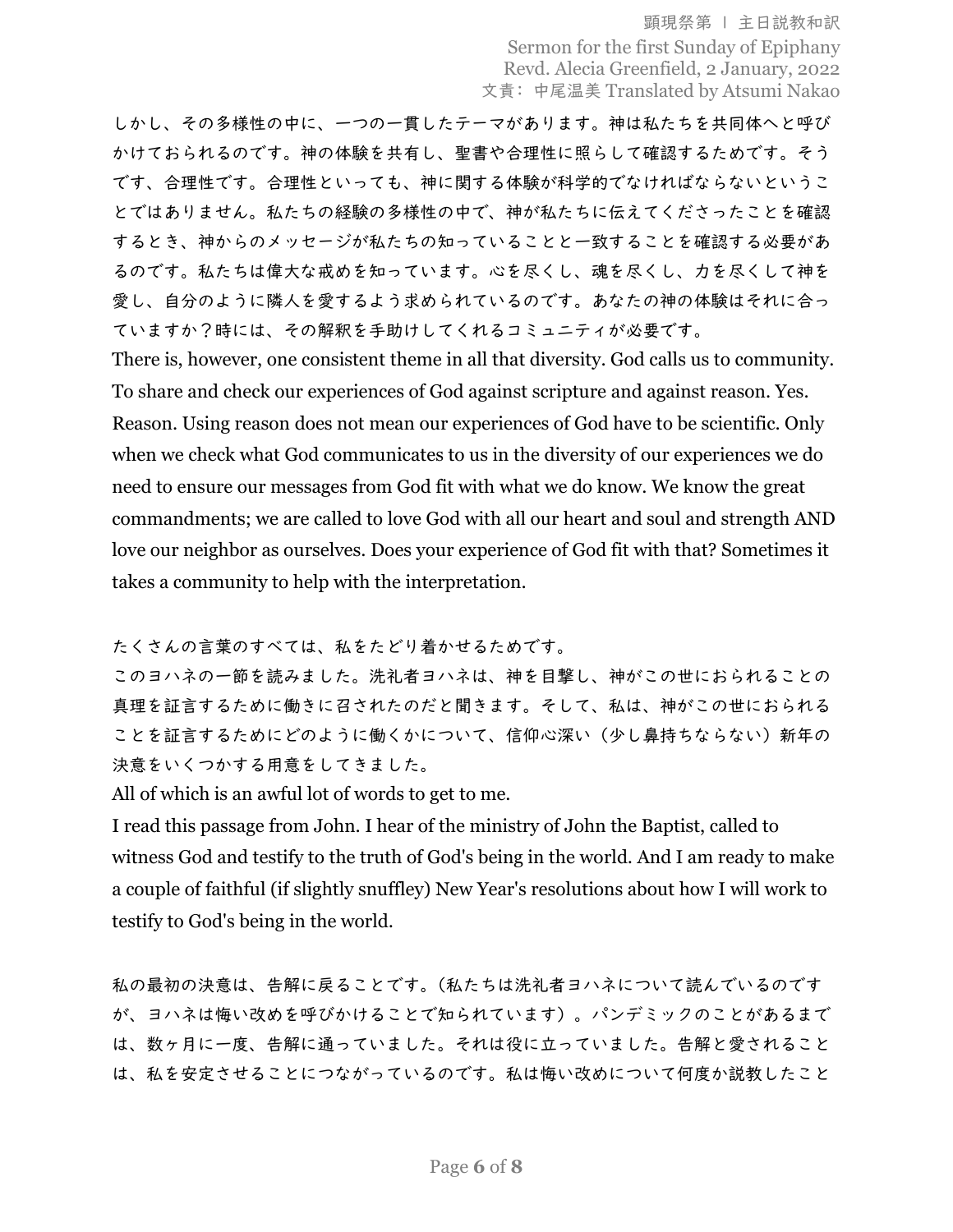があります。私はその実践を美しいと思います。悔い改めと告解は、肯定的で希望に満ちたも のだと感じています。今年、私は告解の実践に戻ることを約束します。

My first resolution is to return to confession. (We are reading about John the Baptist after all, and John is known for his call to repentance). Until the whole pandemic thing, I used to go to confession every few months. I find it useful. Confession and being beloved connect in ways that steady me somehow. I know I have preached a few times about repentance. I find the practice beautiful. I experience repentance and confession as affirming and hopeful. This year I commit to returning to the practice of confession.

2 つ目の決意は、地元の巡礼に行くことです。この決意はちょっとズルいです。教区の仕事の 一環として、5 日間の地元巡礼の運営をすることになっています。この仕事は私がお願いしま した。気候の危機が叫ばれる今、巡礼は重要な実践の場だと信じています。巡礼の実践は、被 造物との関係を築くための方法なのです。今年は、巡礼についての本をたくさん読み、スピリ チュアルで瞑想的なウォーキングをするつもりです。あらゆる場所で神の光の証人となること を実践していきたいと思います。今年は、全地球への祈りを歩み、地球に向かってあるいてい きます。

My second resolution is to go on a local pilgrimage. This resolution is kinda cheating. Part of my job for the Diocese is to pilot a five-day local pilgrimage. I asked for this job. I believe pilgrimage is an important practice in this time of climate crisis. The practice of pilgrimage is a way to be in relationship with Creation. This year, I will be reading a lot about pilgrimage and going on spiritual and contemplative walks. I will practice being witness to the light of God in every place. This year I will walk my prayers for all the Earth into the Earth with my footsteps.

もう一度言いますが、これは私のことです。ですが。私の決意を語ることで、会話の輪に誘わ れているように感じてもらえたらと思います。あなたは今年、どのように神を証しするつもり ですか?

Again I say, this is me. But. By telling you my resolutions, I hope you feel invited to enter a conversation. How are you going to witness God this year?

あなたは生活の中で神をどのように体験していますか?神のどのような面があなたの魂を歌わ せるのでしょうか?神様の栄光の前で、自分が愛すべき存在であることに気づくには、どのよ うな霊的実践が役立ちますか?あなたは、この世界に神がおられることをどのように証ししま すか?